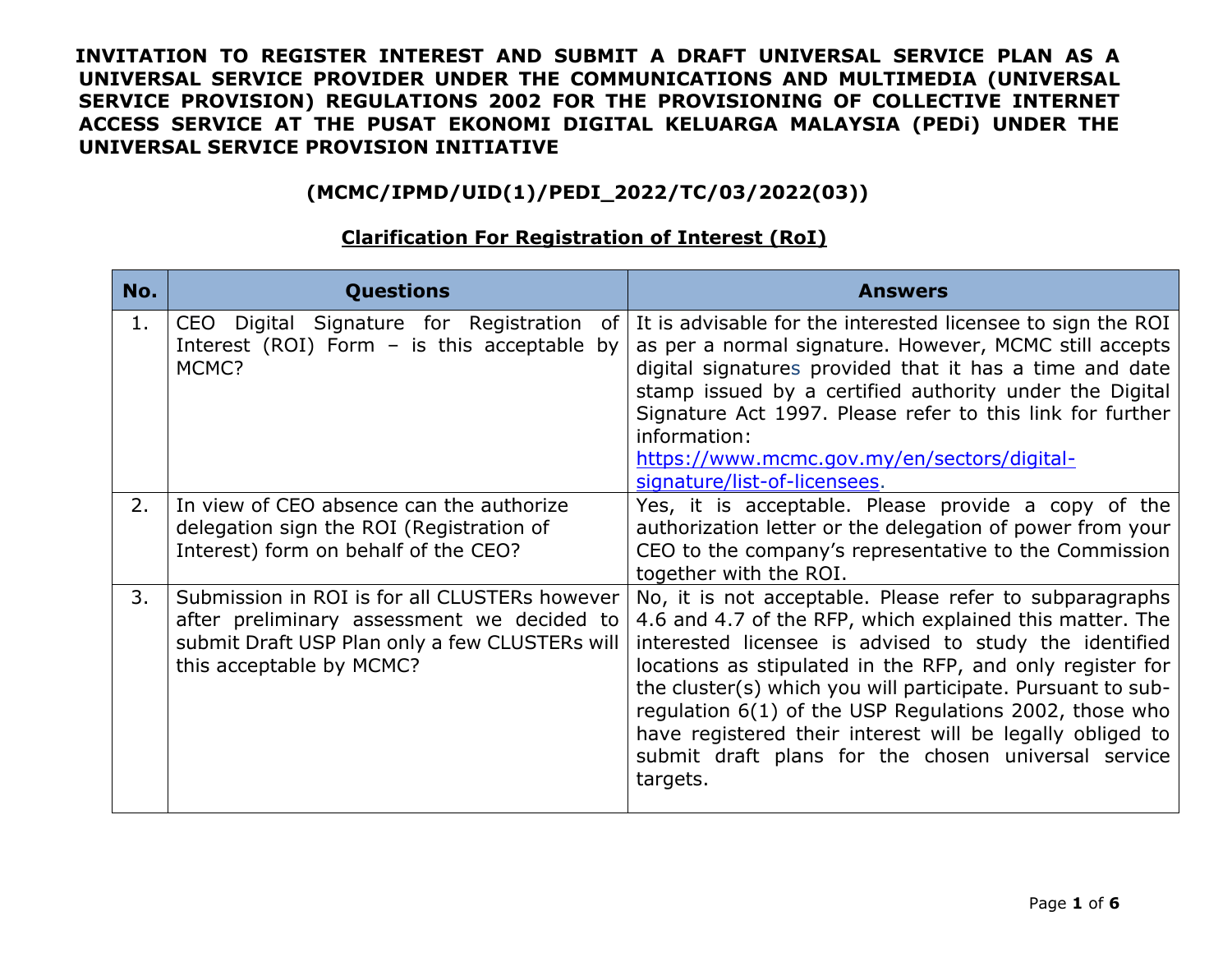### **(MCMC/IPMD/UID(1)/PEDI\_2022/TC/03/2022(03))**

| No. | <b>Questions</b>                                                                                                                                                                                                                                                                                                                                                                                                                                                                                                                                                                                                    | <b>Answers</b>                                                                                                                                                                                                                                                                        |
|-----|---------------------------------------------------------------------------------------------------------------------------------------------------------------------------------------------------------------------------------------------------------------------------------------------------------------------------------------------------------------------------------------------------------------------------------------------------------------------------------------------------------------------------------------------------------------------------------------------------------------------|---------------------------------------------------------------------------------------------------------------------------------------------------------------------------------------------------------------------------------------------------------------------------------------|
| 4.  | Can the tenderer just participate for Internet<br>access services.                                                                                                                                                                                                                                                                                                                                                                                                                                                                                                                                                  | No, the interested licensee must fully understand the<br>requirements, the scope of work, and the facilities and<br>services to be provided as specified in the RFP. Please<br>refer to Section II: Description of Scope of Work and<br>Appendix 2 in the RFP for your understanding. |
| 5.  | If we bid for all 12 clusters and are awarded for<br>example 3 clusters, will all of the clusters be<br>awarded together in one Notification<br>of<br>Approval, or 3 individual Notifications<br>0f<br>Approval, one for each cluster?                                                                                                                                                                                                                                                                                                                                                                              | The Commission will advise the issuance of<br>the<br>Notification of Approval to the successful licensee(s) only<br>at a later stage. At this stage, the interested licensee is<br>advised to focus on what needs to be done for the<br>submission of draft plan to the Commission.   |
| 6.  | There is requirement under "CAPEX" Final<br>Claim, where "The submission of the final<br>claim(s) shall also be accompanied by a<br>declaration of an external licensed auditor<br>appointed by the Designated Universal Service<br>Provider to certify that the Work has been<br>delivered and that all claims made have been<br>verified to be accurate and true." Can the same<br>auditor appointed for this "CAPEX" verification,<br>conduct "OPEX" claims verification and/or self-<br>declaration verification? This would mean that<br>the same auditor will execute both technical<br>and financial audits. | No issue for the designated universal service provider to<br>appoint the same auditor for this matter.                                                                                                                                                                                |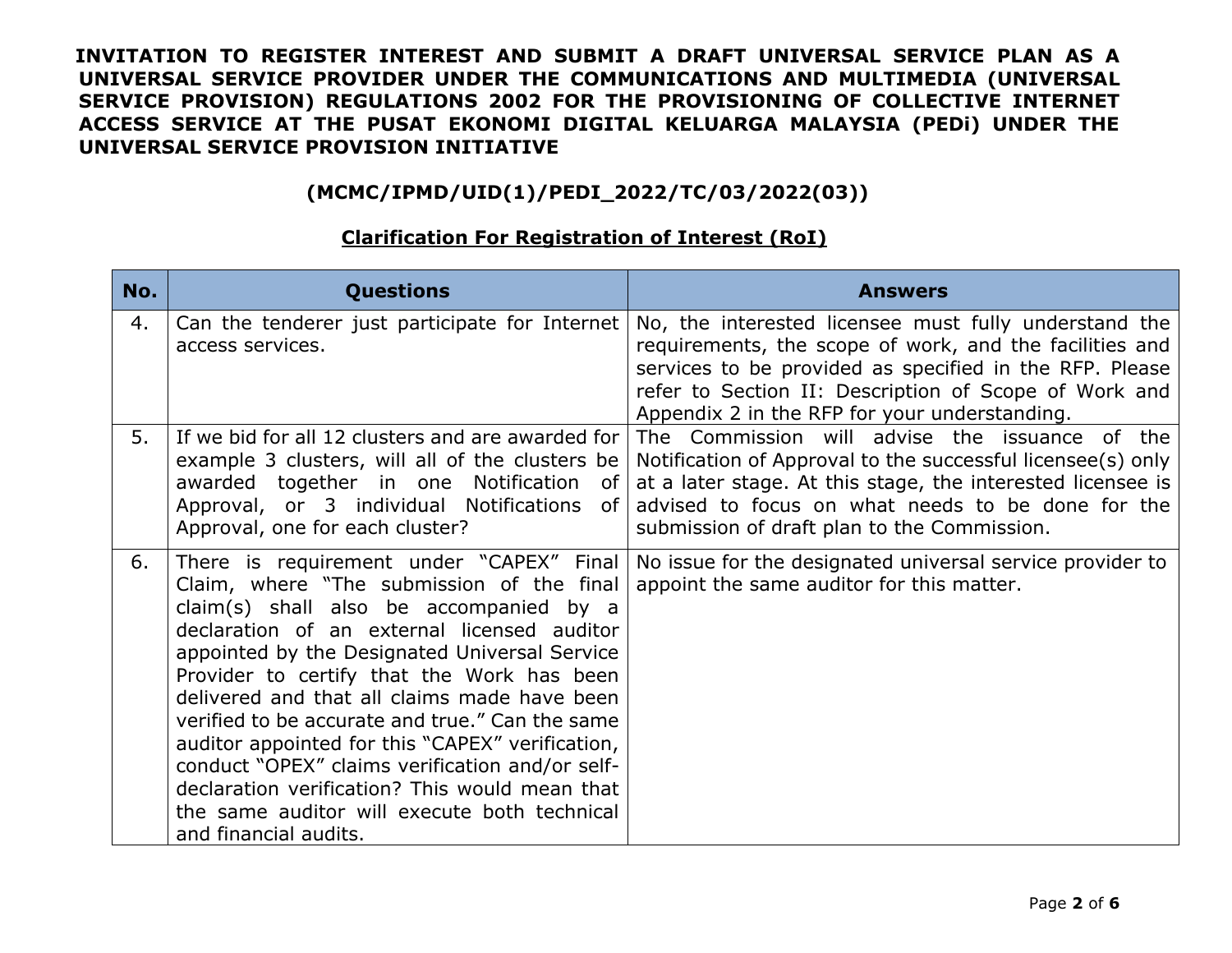### **(MCMC/IPMD/UID(1)/PEDI\_2022/TC/03/2022(03))**

| No. | <b>Questions</b>                                                                                                                                                                                                                                                                                                                                  | <b>Answers</b>                                                                                                                                                                                                                                                                                                                                                                                                                                                                                                                                                                                                                                                                                                                                 |
|-----|---------------------------------------------------------------------------------------------------------------------------------------------------------------------------------------------------------------------------------------------------------------------------------------------------------------------------------------------------|------------------------------------------------------------------------------------------------------------------------------------------------------------------------------------------------------------------------------------------------------------------------------------------------------------------------------------------------------------------------------------------------------------------------------------------------------------------------------------------------------------------------------------------------------------------------------------------------------------------------------------------------------------------------------------------------------------------------------------------------|
| 7.  | Interim solution shall be utilized for a max of 6<br>months from project commencement date<br>prior to deployment of permanent backhaul<br>solution <i>i.e</i> Fiber.<br>a. Can the interim solution be extended for<br>another 6 months due to the possibility of<br>delay in getting the permit or local<br>authority approval to deploy fiber? | a. The Commission would prefer for the designated<br>universal service provider (DUSP) to deploy the<br>permanent backhaul solution i.e. fibre from the<br>project commencement. In this case, the interested<br>licensee may propose to the Commission if it requires<br>more time to deploy the said permanent solution. As<br>this matter relates to the project implementation<br>period, please note that a proposal for a longer<br>implementation period is subject to the Commission's<br>assessment, review, and final approval. The DUSP is<br>advised to properly plan its resources and network<br>infrastructure so that the new PEDi can be established<br>within the 5 months implementation period as<br>specified in the RFP. |
|     | b. When is the project commencement start<br>date? Does it start from the date of tenancy<br>agreement signing with the premise owner?                                                                                                                                                                                                            | b. The date of project commencement will be finalised<br>and specified in the Notification of Approval issued to<br>the designated universal service provider.                                                                                                                                                                                                                                                                                                                                                                                                                                                                                                                                                                                 |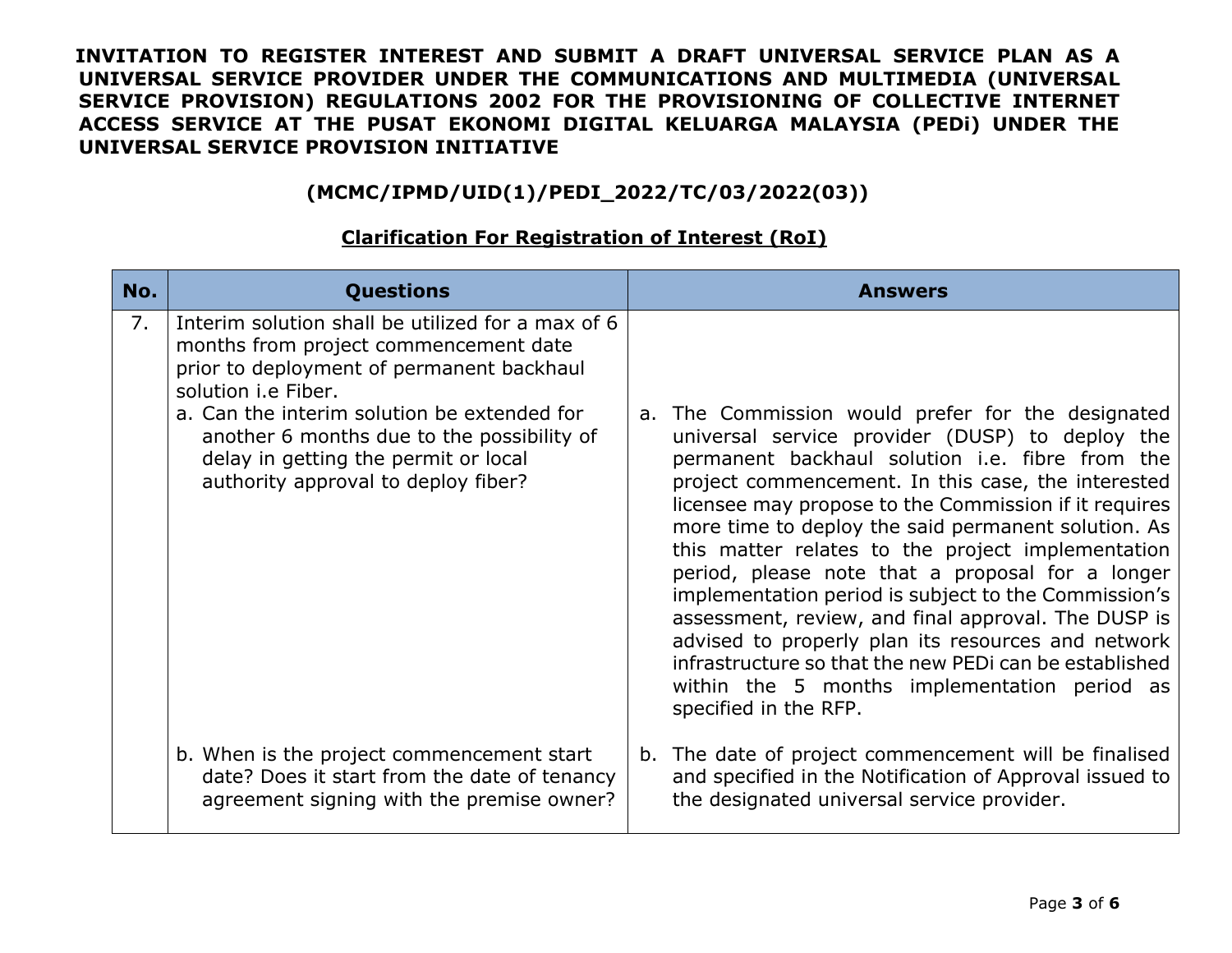# **(MCMC/IPMD/UID(1)/PEDI\_2022/TC/03/2022(03))**

#### **No. Questions Answers** 8. Customization to incorporate an open layout with the Installation of a collapsible wall to facilitate the separation of space to conduct training and allow surfing concurrently, is this mandatory? Is there a sample size layout of photo that can be furnished? Yes, it is mandatory. The purpose of having a collapsible wall is to maximise the space at PEDi and better user experience. The Commission does not have a sample size layout. As indicated in the RFP, the interested licensee must submit a customised bill of quantity which include your proposal for the PEDi layout. 9. Page 38: Appendix 2 Item 1 All equipment furnished must have warranty for a minimum for five (5) years. If warranty is less than 5 years without extension, can it be replaced with swap replacement budget in OPEX? No, it is not permissible. The cost for warranty shall be separated from the cost for OPEX which the latter is a recurring cost. As specified in clause 3.10 of the RFP, the designated universal service provider (DUSP) shall solely be responsible for any liabilities/losses if the DUSP provides less than 5 years warranty. Please be reminded that the ownership of the network facilities and services at each PEDi belongs to the DUSP, so it is the DUSP's asset to maintain during the implementation and operational period. 10. Page 39: Item 3.1, 3.2, 3.3, 3.4, 3.5, 3.6, 3.7 For ICT equipment, does MCMC have the minimum specification requirement? Please share if it does. The Commission does not specify any minimum specifications for the ICT equipment. However, the Commission has provided guidance in the RFP – please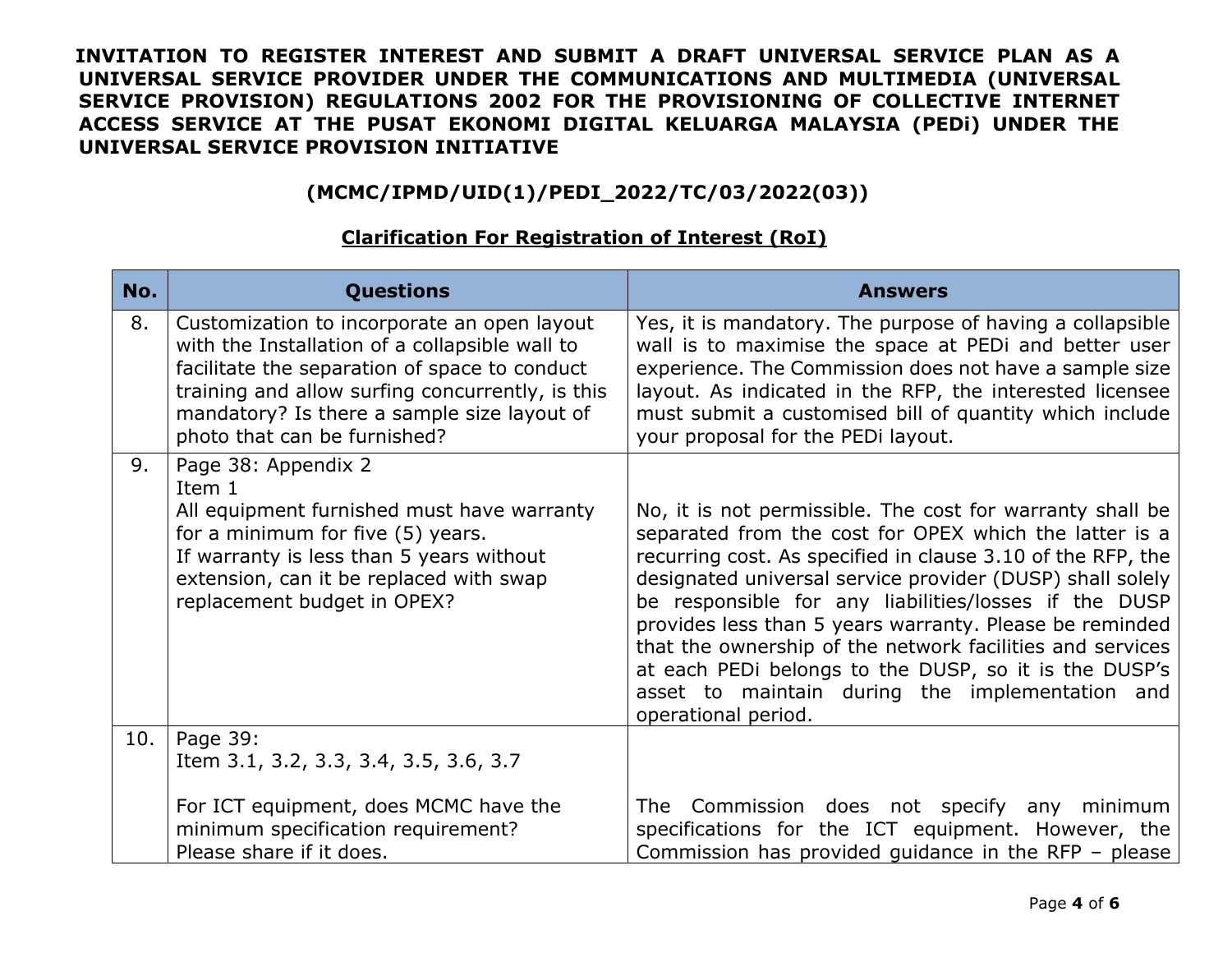### **(MCMC/IPMD/UID(1)/PEDI\_2022/TC/03/2022(03))**

### **No. Questions Answers** Page 41: item 8.2iii 3-in-1 laser printer and maintenance. Does it to be supplied as well together with item above? If does, is there any minimum specification requirement? see Appendix 2, Section A (3) and (4). For further guidance, the hardware and software to be installed at PEDi shall be on par with the existing PEDi which has been established by the Commission. The interested licensee may propose the same or better ICT specifications for the Commission to assess and consider. This will be based on the customised bill of quantity as proposed by the interested licensee. 11. Page 40: item 4.4 Central Monitoring System – shall be able to facilitate remote viewing by the Commission. Does it mean for CCTV central monitoring or the other system monitoring? No, the Central Monitoring System (CMS) is not meant for CCTV monitoring. The CMS in this project is to facilitate the Manager or Assistant Manager to manage the usage of laptops at each PEDi. It is also use to register and update the user's information, bandwidth, and activities at each PEDi. 12. Page 40: Item 4.5 Website development. Any specification or requirement for this? The Commission does not specify any specific requirements or specifications for website development. As guidance, the website development is to publish detailed information of the PEDi, web content related to activity and training that has been conducted etc. for public reference.